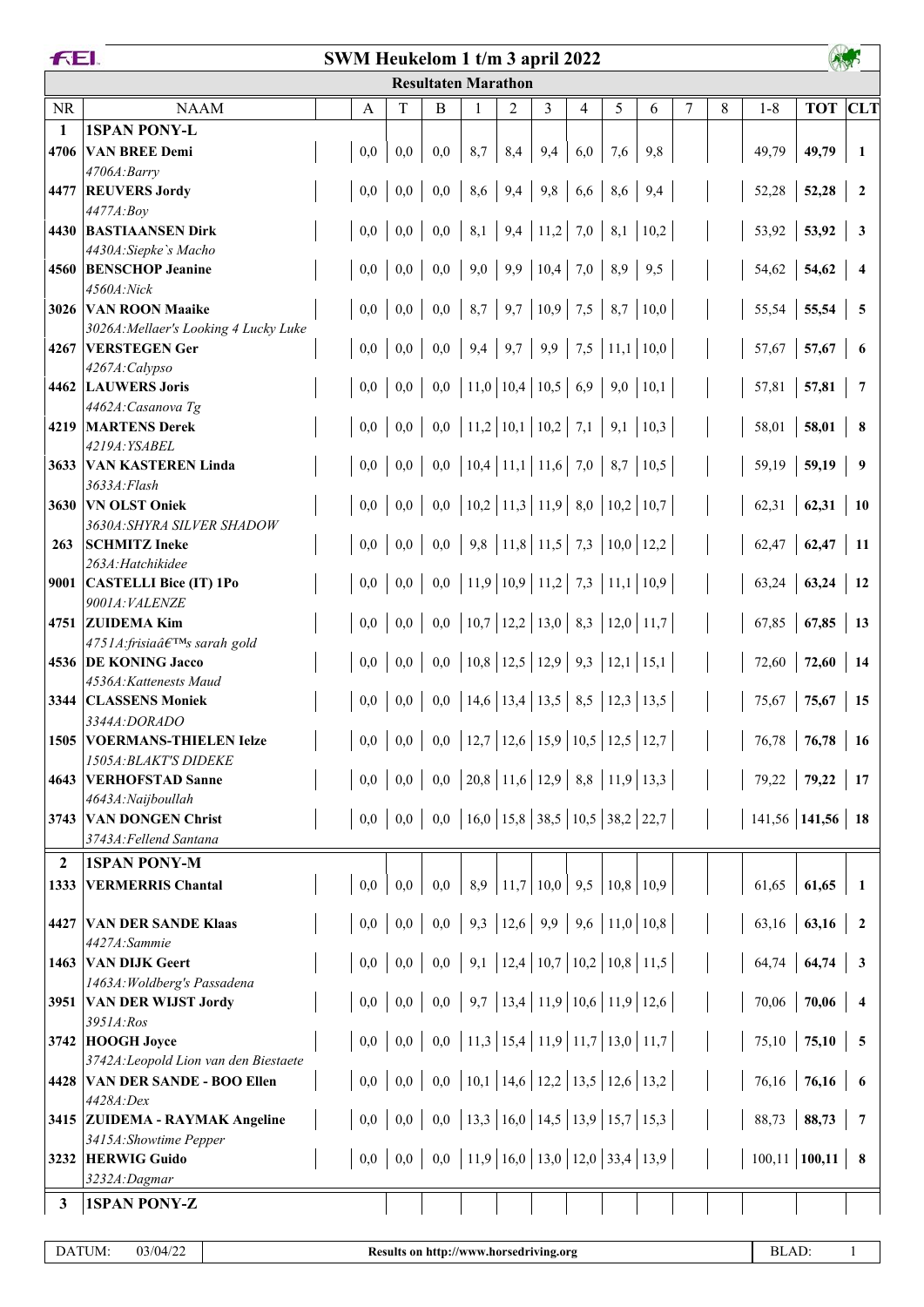|           | FEI.<br>SWM Heukelom 1 t/m 3 april 2022    |  |     |     |                                        |                                                                    |      |      |     |      |      |                                                      |   |                   |                 |                         |
|-----------|--------------------------------------------|--|-----|-----|----------------------------------------|--------------------------------------------------------------------|------|------|-----|------|------|------------------------------------------------------|---|-------------------|-----------------|-------------------------|
|           |                                            |  |     |     | <b>Resultaten Marathon</b>             |                                                                    |      |      |     |      |      |                                                      |   |                   |                 |                         |
| <b>NR</b> | <b>NAAM</b>                                |  | A   | T   | B                                      |                                                                    | 2    | 3    | 4   | 5    | 6    | 7                                                    | 8 | $1 - 8$           | <b>TOT</b> CLT  |                         |
| 2068      | <b>SCHUILING Anniek</b>                    |  | 0,0 | 0,0 | 0,0                                    | 8,7                                                                | 12,4 | 10,0 | 9,7 | 10,6 | 11,5 | 10,6                                                 |   | 73,44             | 73,44           | 1                       |
|           | 2068A: Denenbourgh's Doortje               |  |     |     |                                        |                                                                    |      |      |     |      |      |                                                      |   |                   |                 |                         |
| 3869      | <b>BAIJENS Jur</b>                         |  | 0,0 | 0,0 |                                        |                                                                    |      |      |     |      |      | $0,0$   8,7   12,8   11,4   9,8   10,6   11,4   10,3 |   | 74,96             | 74,96           | $\overline{2}$          |
|           | 3869A: Iwan<br>1195 GERLINGS Jos           |  | 0,0 | 0,0 |                                        |                                                                    |      |      |     |      |      | 0,0   10,4   13,4   11,2   10,0   11,8   11,9   11,3 |   | 79,96             | 79,96           | 3                       |
|           | 1195A: Ilke                                |  |     |     |                                        |                                                                    |      |      |     |      |      |                                                      |   |                   |                 |                         |
| 242       | <b>BROOS Nadja</b>                         |  | 0,0 | 0,0 |                                        |                                                                    |      |      |     |      |      | 0,0   10,0   13,7   16,3   11,2   12,8   33,6   13,2 |   | $110,72$ 110,72   |                 | $\overline{4}$          |
|           | 242A:Big Boy                               |  |     |     |                                        |                                                                    |      |      |     |      |      |                                                      |   |                   |                 |                         |
| 4         | <b>1SPAN PAARD-L</b>                       |  |     |     |                                        |                                                                    |      |      |     |      |      |                                                      |   |                   |                 |                         |
| 3845      | <b>VAN STRAATEN Marleen</b>                |  | 0,0 | 0,0 | 0,0                                    | 8,5                                                                | 9,2  | 9,6  | 6,3 | 8,9  | 9,2  |                                                      |   | 51,65             | 51,65           |                         |
|           | 3845A: Mavino                              |  |     |     |                                        |                                                                    |      |      |     |      |      |                                                      |   |                   |                 |                         |
|           | 2010 KLOMPENMAKER Melanie                  |  | 0,0 | 0,0 |                                        | $0,0$   9,0   9,6   11,8   7,5   9,3   10,2                        |      |      |     |      |      |                                                      |   | 57,31             | 57,31           | $\overline{2}$          |
|           | 2010A:JONA<br>4548 DECKERS Patrick         |  | 0,0 | 0,0 |                                        | $0,0$   9,2   9,6   11,9   7,0                                     |      |      |     | 9,2  | 10,7 |                                                      |   | 57,54             | 57,54           | $\mathbf{3}$            |
|           | 4548A:Dullah                               |  |     |     |                                        |                                                                    |      |      |     |      |      |                                                      |   |                   |                 |                         |
|           | 4505 LEEUW Ronald                          |  | 0,0 | 0,0 |                                        | $0,0$   11,5   10,7   10,9   7,5   10,3                            |      |      |     |      | 9,8  |                                                      |   | 60,69             | 60,69           | 4                       |
|           | 4505A:Jupiter                              |  |     |     |                                        |                                                                    |      |      |     |      |      |                                                      |   |                   |                 |                         |
| 4664      | <b>MELSEN</b> Gregor                       |  | 0,3 | 0,0 |                                        | 0,0   12,1   10,5   11,0   7,3   9,8   10,5                        |      |      |     |      |      |                                                      |   | 61,29             | 61,54           | 5                       |
| 1314      | 4664A: Gizalda<br><b>VAN HOEPEN Simone</b> |  | 0,0 | 0,0 |                                        | 0,0   10,3   12,0   11,2   8,0   10,0   10,5                       |      |      |     |      |      |                                                      |   |                   | $61,96$ 61,96   | -6                      |
|           | 1314A: Bentho                              |  |     |     |                                        |                                                                    |      |      |     |      |      |                                                      |   |                   |                 |                         |
| 1826      | <b>THIELEN Annelies</b>                    |  | 0,0 | 0,0 |                                        | 0,0   10,4   11,5   13,0   7,6   10,4   11,2                       |      |      |     |      |      |                                                      |   | 63,97             | 63,97           | $7\phantom{.0}$         |
|           | 1826A:Lapaz                                |  |     |     |                                        |                                                                    |      |      |     |      |      |                                                      |   |                   |                 |                         |
|           | 4350 VAN KOL Marc                          |  | 0,0 | 0,0 |                                        | $0,0$   11,1   13,1   12,7   8,1   10,1   11,9                     |      |      |     |      |      |                                                      |   | 66,96             | 66,96           | 8                       |
| 3837      | 4350A:Delanda<br><b>DE GROOT Adrie</b>     |  | 0,0 | 0,0 |                                        | $0,0$   11,0   13,1   11,5   9,1   10,9   11,7                     |      |      |     |      |      |                                                      |   | 67,28             | 67,28           | 9                       |
|           | 3837A:Litolane                             |  |     |     |                                        |                                                                    |      |      |     |      |      |                                                      |   |                   |                 |                         |
| 215       | <b>AARTS Paul</b>                          |  | 0,0 | 0,0 |                                        | 0,0   13,9   14,2   13,1   9,3   12,7   12,4                       |      |      |     |      |      |                                                      |   | 75,66             | 75,66           | <b>10</b>               |
|           | $215A$ : Flink                             |  |     |     |                                        |                                                                    |      |      |     |      |      |                                                      |   |                   |                 |                         |
| 3496      | <b>VAN DER STEEG Richard</b>               |  | 1,3 | 0,0 |                                        | $0,0$   13,5   17,8   13,1   9,7   15,3   11,5                     |      |      |     |      |      |                                                      |   | 80,88             | 82,13           | 11                      |
|           | 3496A:Elia P                               |  |     |     |                                        | 11,4   12,7   13,9   13,6   15,4   20,2                            |      |      |     |      |      |                                                      |   |                   |                 |                         |
| 2833      | <b>VAN DER HEYDEN Theo</b>                 |  | 0,0 | 0,0 | 0,0                                    |                                                                    |      |      |     |      |      |                                                      |   | 87,21             | 87,21           | 12                      |
|           | 2162 SCHEL Christel                        |  | 0,0 | 0,0 |                                        | 0,0   35,5   14,3   12,3   9,7   35,3   14,8                       |      |      |     |      |      |                                                      |   | $121,74$   121,74 |                 | 13                      |
|           | 2162A: Caramba Z                           |  |     |     |                                        |                                                                    |      |      |     |      |      |                                                      |   |                   |                 |                         |
| 1693      | <b>VERSCHOOR Ton</b>                       |  | 0,0 | 0,0 |                                        | $0,0$   13,0   15,5   13,8   9,6   14,1   14,7                     |      |      |     |      |      |                                                      |   | 80,62             | $ 80,62\rangle$ | EL                      |
|           | 1693A: Apollo van 't oudbroek              |  |     |     |                                        |                                                                    |      |      |     |      |      |                                                      |   |                   |                 |                         |
| 5         | <b>1SPAN PAARD-M</b>                       |  |     |     |                                        |                                                                    |      |      |     |      |      |                                                      |   |                   |                 |                         |
| 1990      | <b>VAN BEEK Rene</b>                       |  | 0,0 | 0,0 | 0,0                                    | $\vert 10,2 \vert 12,0 \vert 9,7 \vert 10,1 \vert 11,0 \vert 10,7$ |      |      |     |      |      |                                                      |   | 63,67             | 63,67           | 1                       |
| 2600      | 1990A: Elkupke-H<br><b>DIBBITS Arie</b>    |  | 0,0 | 0,0 |                                        | $0,0$   10,0   13,6   10,1   9,7   10,9   10,9                     |      |      |     |      |      |                                                      |   |                   | $65,14$ 65,14   | $\overline{\mathbf{2}}$ |
|           | 2600A:Kensington                           |  |     |     |                                        |                                                                    |      |      |     |      |      |                                                      |   |                   |                 |                         |
| 4243      | <b>MARKERINK Rene</b>                      |  | 0,0 | 0,0 |                                        | $0,0$   11,7   13,0   10,6   9,7   10,6   10,7                     |      |      |     |      |      |                                                      |   | 66,22             | 66,22           | $\overline{\mathbf{3}}$ |
|           | 4243A:Fabio                                |  |     |     |                                        |                                                                    |      |      |     |      |      |                                                      |   |                   |                 |                         |
|           | 4424 JONKERS Niels                         |  | 0,0 | 0,0 |                                        | $0,0$   9,6   14,5   10,5   9,5   11,2   11,0                      |      |      |     |      |      |                                                      |   | 66,28             | 66,28           | $\overline{4}$          |
| 1977      | 4424A:JUSTIN<br><b>HANEGRAAF Marion</b>    |  | 0,0 | 0,0 |                                        | $0,0$   10,3   13,0   10,3   9,9   11,9   11,3                     |      |      |     |      |      |                                                      |   | 66,66             | 66,66           | 5                       |
|           | 1977A:Silvester                            |  |     |     |                                        |                                                                    |      |      |     |      |      |                                                      |   |                   |                 |                         |
| 833       | <b>WARMENHOVEN Wim</b>                     |  | 0,0 | 0,0 |                                        | $0,0$   10,3   13,9   10,5   9,9   11,0   11,3                     |      |      |     |      |      |                                                      |   | 66,78             | 66,78           | 6                       |
|           | 833A:Kwint                                 |  |     |     |                                        |                                                                    |      |      |     |      |      |                                                      |   |                   |                 |                         |
| 4199      | <b>BENSCHOP Cindy</b>                      |  | 0,0 | 0,0 |                                        | 0,0   10,4   13,5   10,3   10,0   11,7   11,6                      |      |      |     |      |      |                                                      |   |                   | $67,48$   67,48 | 7                       |
|           | 4199A:Liberty<br><b>VORSTENBOSCH Kees</b>  |  | 0,0 | 0,0 |                                        | 0,0   10,9   14,1   10,0   11,3   11,4   11,6                      |      |      |     |      |      |                                                      |   | 69,18             | 69,18           | 8                       |
| 3560      | 3560A: Masterpiece - 3560B: BAILANDO       |  |     |     |                                        |                                                                    |      |      |     |      |      |                                                      |   |                   |                 |                         |
|           | 3073 DERKSEN Sandra                        |  | 0,0 | 0,0 |                                        | $0,0$   10,5   14,1   11,8   11,4   11,5   11,7                    |      |      |     |      |      |                                                      |   | 71,03             | 71,03           | 9                       |
|           | 3073A:Baco                                 |  |     |     |                                        |                                                                    |      |      |     |      |      |                                                      |   |                   |                 |                         |
|           | DATUM:<br>03/04/22                         |  |     |     | Results on http://www.horsedriving.org |                                                                    |      |      |     |      |      |                                                      |   | <b>BLAD:</b>      |                 | 2                       |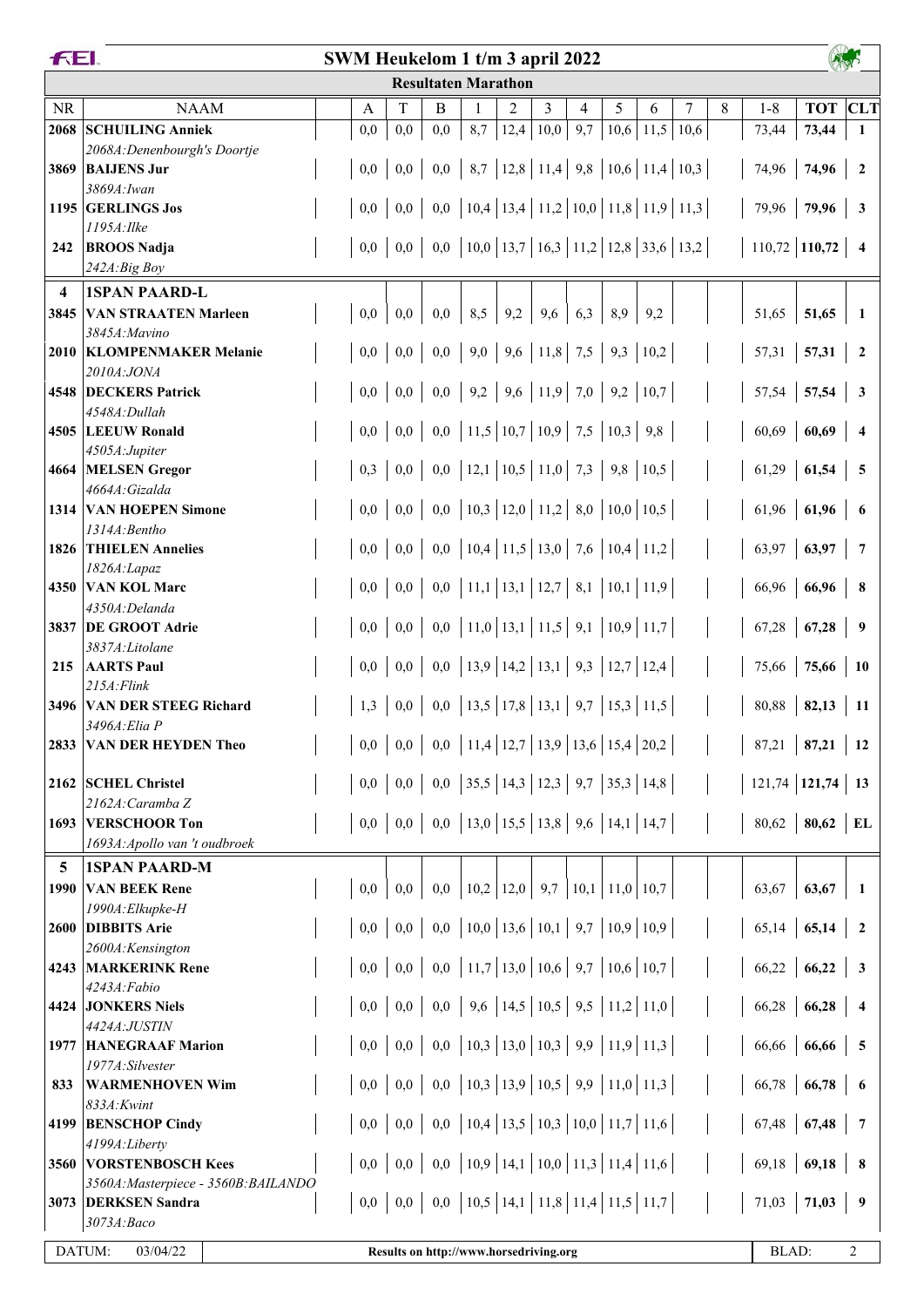| <b>FEI.</b><br>SWM Heukelom 1 t/m 3 april 2022 |                                                          |  |     |                        |     |                                                                                          |                |                                       |     |      |                          |   |   |       |                 |                         |
|------------------------------------------------|----------------------------------------------------------|--|-----|------------------------|-----|------------------------------------------------------------------------------------------|----------------|---------------------------------------|-----|------|--------------------------|---|---|-------|-----------------|-------------------------|
|                                                |                                                          |  |     |                        |     | <b>Resultaten Marathon</b>                                                               |                |                                       |     |      |                          |   |   |       |                 |                         |
| <b>NR</b>                                      | <b>NAAM</b>                                              |  | А   | T                      | B   |                                                                                          | $\overline{2}$ | 3                                     | 4   | 5    | 6                        | 7 | 8 | $1-8$ | <b>TOT</b> CLT  |                         |
| 2175                                           | <b>HAEPERS Rudi</b>                                      |  | 0,0 | 0,0                    | 0,0 |                                                                                          |                | $11,2$   14,4   11,8   10,1           |     | 12,2 | 11,8                     |   |   | 71,47 | 71,47           | 10                      |
|                                                | 2175A:K'Yvo De Pont Quatre                               |  |     |                        |     |                                                                                          |                |                                       |     |      |                          |   |   |       |                 |                         |
|                                                | 1811 DE GREEF Appie                                      |  | 0,0 | 0,0                    |     | 0,0   12,0   13,7   11,3   10,8   12,6   11,9                                            |                |                                       |     |      |                          |   |   | 72,25 | 72,25           | -11                     |
|                                                | 1811A: Duc De Brabant<br>2016 MEULENDIJK Wilma           |  | 0,0 | 0,0                    |     | 0,0   11,6   16,2   12,9   10,4   12,2   12,6                                            |                |                                       |     |      |                          |   |   | 75,89 | 75,89           | 12                      |
|                                                | 2016A: Lion                                              |  |     |                        |     |                                                                                          |                |                                       |     |      |                          |   |   |       |                 |                         |
|                                                | <b>1921 HOLLEBEKKERS Frans</b>                           |  | 0,0 | 0,0                    |     | 0,0   12,3   15,4   11,2   12,6   12,7   13,2                                            |                |                                       |     |      |                          |   |   | 77,27 | $77,27$ 13      |                         |
|                                                | 1921A:Basko                                              |  |     |                        |     |                                                                                          |                |                                       |     |      |                          |   |   |       |                 |                         |
| 1981                                           | Van Marwijk Aad                                          |  | 0,0 | 0,0                    |     | 0,0   12,7   13,4   11,8   12,3   15,1   12,6                                            |                |                                       |     |      |                          |   |   | 77,92 | $77,92$   14    |                         |
|                                                |                                                          |  |     |                        |     |                                                                                          |                |                                       |     |      |                          |   |   |       |                 |                         |
| 1931                                           | <b>VAN DEN BROEK Wilbrord</b>                            |  | 0,0 | 0,0                    |     | 0,0   12,1   14,6   13,3   13,0   12,6   12,5                                            |                |                                       |     |      |                          |   |   | 78,03 | 78,03           | 15                      |
| 587                                            | 1931A:Love To Dance<br><b>SCHUILING Rene</b>             |  | 0,0 | 0,0                    |     | 0,0   14,1   37,4   11,2   11,4   12,0   11,8                                            |                |                                       |     |      |                          |   |   | 97,85 | 97,85           | <b>16</b>               |
|                                                | 587A:Dex                                                 |  |     |                        |     |                                                                                          |                |                                       |     |      |                          |   |   |       |                 |                         |
| 3129                                           | <b>VAN DEN BROEK Gabriëlle</b>                           |  | 0,0 | 0,0                    |     | 0,0   11,1   14,8   11,3   10,7   12,0   38,1                                            |                |                                       |     |      |                          |   |   | 98,04 | 98,04           | 17                      |
|                                                | 3129A: Valentijn H                                       |  |     |                        |     |                                                                                          |                |                                       |     |      |                          |   |   |       |                 |                         |
|                                                | 1211 GERAETS - MOORS Shirley                             |  | 0,0 | 0,0                    |     |                                                                                          |                |                                       |     |      |                          |   |   | 49,47 | $49,47$ RE      |                         |
|                                                | 1211A: Harco-v                                           |  |     |                        |     |                                                                                          |                |                                       |     |      |                          |   |   |       |                 |                         |
| 6                                              | <b>1SPAN PAARD-Z</b>                                     |  |     |                        |     |                                                                                          |                |                                       |     |      |                          |   |   |       |                 |                         |
| 878                                            | <b>DE RONDE Piet</b>                                     |  | 0,0 | 0,0                    | 0,0 | 10,6 12,3 9,8                                                                            |                |                                       |     |      | 9,3   10,7   10,6   13,6 |   |   | 76,89 | 76,89           | 1                       |
| 1907                                           | 878A: Giovanelli<br><b>HOUTERMAN Eline</b>               |  |     | $0,0 \ 0,0$            |     | $0,0$   9,4   12,2   10,7   10,1   11,6                                                  |                |                                       |     |      |                          |   |   | 54,07 | 54,07 RE        |                         |
|                                                | 1907A: VYGO                                              |  |     |                        |     |                                                                                          |                |                                       |     |      |                          |   |   |       |                 |                         |
| 7                                              | 2SPAN PONY-L                                             |  |     |                        |     |                                                                                          |                |                                       |     |      |                          |   |   |       |                 |                         |
|                                                | 3454 VAN DE PAS Jack                                     |  | 0,0 | 0,0                    | 0,0 | 8,3                                                                                      | 9,1            | 10,0                                  | 6,5 | 8,1  | 11,7                     |   |   | 53,67 | 53,67           |                         |
|                                                | 3454A: Lisa - 3454B: Cornet                              |  |     |                        |     |                                                                                          |                |                                       |     |      |                          |   |   |       |                 |                         |
|                                                | 4321 TEUNISSEN Irma                                      |  | 0,0 | 0,0                    |     | $0,0$   9,1   9,6   11,2   7,3   9,3   10,5                                              |                |                                       |     |      |                          |   |   | 57,00 | 57,00           | $\overline{2}$          |
|                                                | 4321A: Mick - 4321B: Puck                                |  |     |                        |     |                                                                                          |                |                                       |     |      |                          |   |   |       |                 |                         |
|                                                | 3444 WINTERS Martien                                     |  | 0,0 | 0,0                    |     | 0,0   10,7   11,9   11,1   7,7   10,7   11,0                                             |                |                                       |     |      |                          |   |   | 63,07 | 63,07           | 3                       |
|                                                | 3444A: Moskova- Mount - 3444B: Paddy                     |  |     |                        |     |                                                                                          |                |                                       |     |      |                          |   |   |       |                 |                         |
|                                                | 4572 MOUTHAAN Dominique<br>4572A: Red - 4572B: Enrico    |  |     |                        |     | $0,0 \mid 0,0 \mid 0,0 \mid 11,6 \mid 12,4 \mid 11,5 \mid 8,2 \mid 12,4 \mid 12,3 \mid$  |                |                                       |     |      |                          |   |   |       | $68,37$ 68,37   |                         |
| 8                                              | <b>2SPAN PONY-M</b>                                      |  |     |                        |     |                                                                                          |                |                                       |     |      |                          |   |   |       |                 |                         |
|                                                | 1715 BIERSTEKER Dexter                                   |  | 0,0 | 0.0                    | 0,0 |                                                                                          |                | 9,3   12,2   10,0   9,6   10,4   10,9 |     |      |                          |   |   | 62,38 | 62,38           | - 1                     |
|                                                | 1715A: Chai-valley's Diego - 1715B: Chai-Valley's V.I.P. |  |     |                        |     |                                                                                          |                |                                       |     |      |                          |   |   |       |                 |                         |
|                                                | 3311 GEURS Eline                                         |  | 0,0 | 0,0                    |     | $0,0 \mid 9,2 \mid 11,8 \mid 10,2 \mid 9,9 \mid 10,9 \mid 10,8 \mid$                     |                |                                       |     |      |                          |   |   |       | $62,72$ 62,72 2 |                         |
|                                                |                                                          |  |     |                        |     |                                                                                          |                |                                       |     |      |                          |   |   |       |                 |                         |
|                                                | 4223 DE HAAS Anouk                                       |  | 0,0 | 0,0                    |     |                                                                                          |                |                                       |     |      |                          |   |   | 62,76 | 62,76           | $\overline{\mathbf{3}}$ |
|                                                | 4223B: QUIRINO - 4223C: HIGHSPEED                        |  |     |                        |     |                                                                                          |                |                                       |     |      |                          |   |   |       |                 |                         |
|                                                | 3107 VAN DER LINDEN Giel<br>3107A: Percy - 3107B: Coco   |  | 0,0 | 0,0                    |     |                                                                                          |                |                                       |     |      |                          |   |   | 63,23 | 63,23           | $\overline{4}$          |
|                                                | 3455 VAN ECHTEN Manon                                    |  | 0,0 | 0,0                    |     |                                                                                          |                |                                       |     |      |                          |   |   | 66,58 | $66,58$ 5       |                         |
|                                                | 3455B: Big Mac - 3455C: Omega Casanova Lights the Sky    |  |     |                        |     |                                                                                          |                |                                       |     |      |                          |   |   |       |                 |                         |
|                                                | 1623 VAN DER VELDEN Roy                                  |  |     | $0,0 \,   \, 0,0 \,  $ |     |                                                                                          |                |                                       |     |      |                          |   |   |       | $67,36$ 67,36 6 |                         |
|                                                | 1623A: Bambino - 1623B: Flow                             |  |     |                        |     |                                                                                          |                |                                       |     |      |                          |   |   |       |                 |                         |
|                                                | 1763 SWAANEN Vic                                         |  |     | $0,0 \ 0,0$            |     |                                                                                          |                |                                       |     |      |                          |   |   | 67,99 | $67,99$   7     |                         |
|                                                | 1763B:ISA - 1763A: MILAN                                 |  |     |                        |     |                                                                                          |                |                                       |     |      |                          |   |   |       |                 |                         |
|                                                | 3035   VISSERS Frank<br>3035A: Mieke - 3035B: paledo     |  | 0,0 | 0,0                    |     | 0,0   11,3   12,8   10,4   10,5   12,4   12,7                                            |                |                                       |     |      |                          |   |   | 70,04 | 70,04           | $\overline{\mathbf{8}}$ |
|                                                | 1589 BOOT Jan-leen                                       |  |     | $0,0 \ 0,0$            |     | 0,0   10,3   14,1   11,6   10,4   13,4   11,4                                            |                |                                       |     |      |                          |   |   | 71,08 | $71,08$ 9       |                         |
|                                                | 1589A: Ijsseldijk's Amadeus B - 1589B: Starlayd          |  |     |                        |     |                                                                                          |                |                                       |     |      |                          |   |   |       |                 |                         |
|                                                | 1743 VAN DELFT Mandy                                     |  |     | $0,0 \ 0,0$            |     | 0,0   10,3   15,7   12,1   10,7   12,0   11,8                                            |                |                                       |     |      |                          |   |   | 72,54 | $72,54$   10    |                         |
|                                                | 1743A:Indy - 1743B:Fay                                   |  |     |                        |     |                                                                                          |                |                                       |     |      |                          |   |   |       |                 |                         |
|                                                | 1913 SCHUILING Marissa                                   |  |     |                        |     | $0,0 \mid 0,0 \mid 0,0 \mid 11,9 \mid 14,9 \mid 11,3 \mid 10,7 \mid 12,3 \mid 12,9 \mid$ |                |                                       |     |      |                          |   |   | 73,97 | 73,97           | $\vert$ 11              |
|                                                | 1913A: Kyra - 1913B: Sammy                               |  |     |                        |     |                                                                                          |                |                                       |     |      |                          |   |   |       |                 |                         |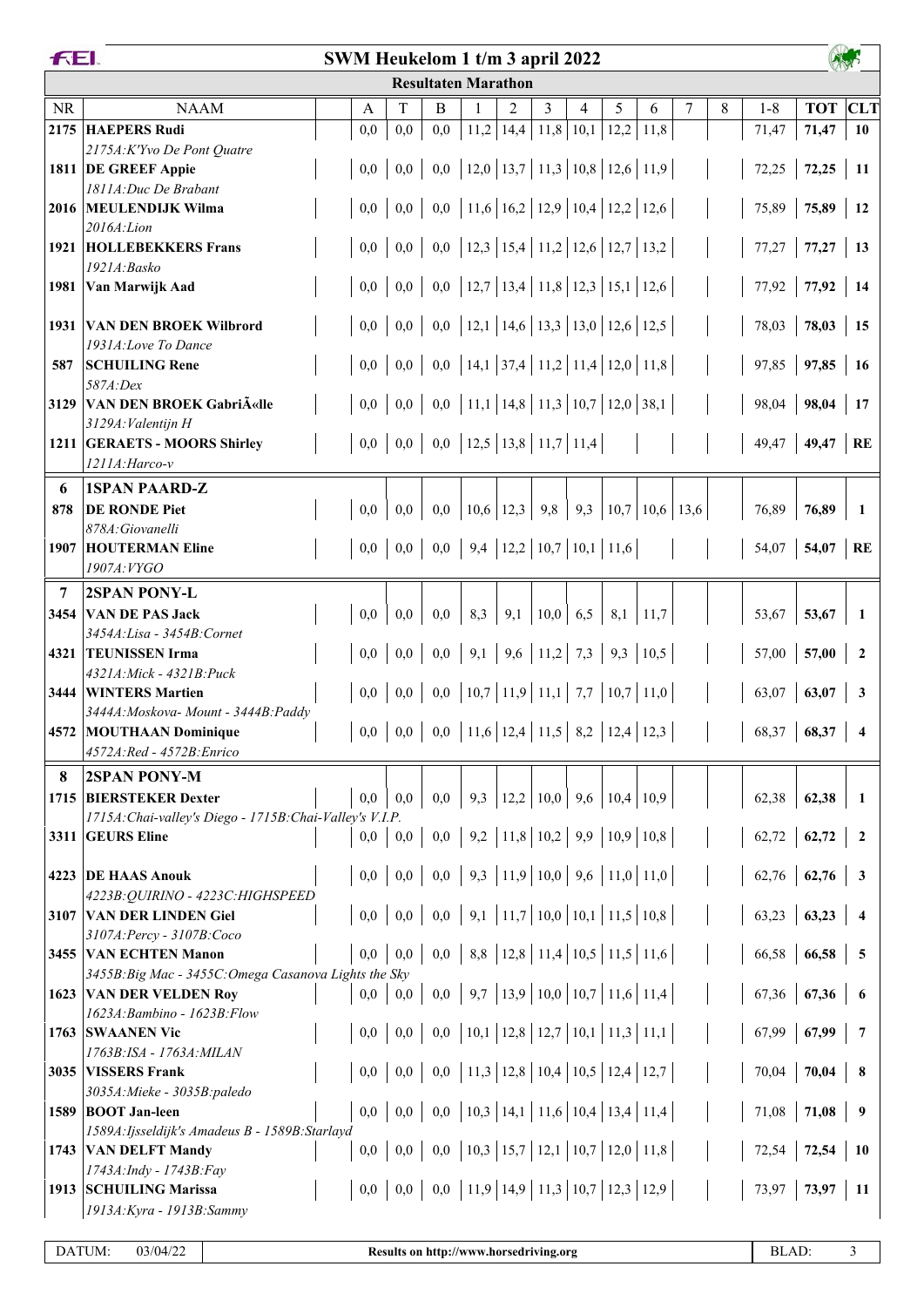|           | FEI.<br>SWM Heukelom 1 t/m 3 april 2022                                                                        |  |                  |         |                                                                                                    |                                                                                                                                                                                                                                                                                                                                                               |                                                  |                                           |     |               |                                           |   |   |                 |                |                         |
|-----------|----------------------------------------------------------------------------------------------------------------|--|------------------|---------|----------------------------------------------------------------------------------------------------|---------------------------------------------------------------------------------------------------------------------------------------------------------------------------------------------------------------------------------------------------------------------------------------------------------------------------------------------------------------|--------------------------------------------------|-------------------------------------------|-----|---------------|-------------------------------------------|---|---|-----------------|----------------|-------------------------|
|           |                                                                                                                |  |                  |         | <b>Resultaten Marathon</b>                                                                         |                                                                                                                                                                                                                                                                                                                                                               |                                                  |                                           |     |               |                                           |   |   |                 |                |                         |
| <b>NR</b> | <b>NAAM</b>                                                                                                    |  | A                | T       | B                                                                                                  | 1                                                                                                                                                                                                                                                                                                                                                             | 2                                                | 3                                         | 4   | 5             | 6                                         | 7 | 8 | $1 - 8$         | <b>TOT CLT</b> |                         |
| 3755      | <b>VINK</b> Ischa                                                                                              |  | 0,0              | 0,0     | 0,0                                                                                                | 9,7                                                                                                                                                                                                                                                                                                                                                           | 11,7                                             | 29,4                                      | 9,8 | $11,5$   10,8 |                                           |   |   | 82,82           | 82,82          | 12                      |
|           | 3755A: Sam - 3755B: Storm                                                                                      |  |                  |         |                                                                                                    |                                                                                                                                                                                                                                                                                                                                                               |                                                  |                                           |     |               |                                           |   |   |                 |                |                         |
|           | 1594 V.D ENDE Wim                                                                                              |  |                  |         |                                                                                                    |                                                                                                                                                                                                                                                                                                                                                               |                                                  |                                           |     |               |                                           |   |   | 88,88           | 88,88          | 13                      |
|           | 1594A: Jelly Belly - 1594B: Lady<br>3186 HOEVENAARS Marcel                                                     |  |                  |         | $0,0 \mid 0,0 \mid 0,0 \mid 8,0 \mid 16,1 \mid 12,7 \mid 12,1 \mid 12,5 \mid 13,3 \mid$            |                                                                                                                                                                                                                                                                                                                                                               |                                                  |                                           |     |               |                                           |   |   |                 | 74,72          |                         |
|           | 3186C: NOBEL - 3186A: JOLY'S NO LIMIT                                                                          |  |                  |         |                                                                                                    |                                                                                                                                                                                                                                                                                                                                                               |                                                  |                                           |     |               |                                           |   |   | 74,72           |                | EL                      |
| 2172      | <b>AARTS</b> Joost                                                                                             |  |                  |         | $0,0 \mid 0,0 \mid 0,0 \mid 11,2 \mid 15,9 \mid 10,4 \mid 10,7 \mid 13,9 \mid 15,2 \mid$           |                                                                                                                                                                                                                                                                                                                                                               |                                                  |                                           |     |               |                                           |   |   | 77,29           | 77,29          | $\mathbf{EL}$           |
|           |                                                                                                                |  |                  |         |                                                                                                    |                                                                                                                                                                                                                                                                                                                                                               |                                                  |                                           |     |               |                                           |   |   |                 |                |                         |
| 9         | <b>2SPAN PONY-Z</b>                                                                                            |  |                  |         |                                                                                                    |                                                                                                                                                                                                                                                                                                                                                               |                                                  |                                           |     |               |                                           |   |   |                 |                |                         |
|           | 3050 LOENEN Jan                                                                                                |  | 0,0              | 0,0     | 0,0                                                                                                | 9,5                                                                                                                                                                                                                                                                                                                                                           |                                                  |                                           |     |               | $12,8$   10,5   10,0   11,8   12,2   11,0 |   |   | 77,88           | 77,88          | 1                       |
|           | 3050A:De Hoove's Rocky - 3050B:Kees                                                                            |  |                  |         |                                                                                                    |                                                                                                                                                                                                                                                                                                                                                               |                                                  |                                           |     |               |                                           |   |   |                 |                |                         |
|           | 1960 VERHOFSTAD Daan                                                                                           |  | 0,0              | 0,0     |                                                                                                    | 0,0   10,6   14,2   10,9   10,6   11,6   12,6   11,9                                                                                                                                                                                                                                                                                                          |                                                  |                                           |     |               |                                           |   |   | 82,32           | 82,32          | $\mathbf{2}$            |
|           | 1960A: Babs - 1960B: Kanton A<br>1892 RUTJENS Rodinde                                                          |  |                  |         | $0,0 \mid 0,0 \mid 0,0 \mid 15,9 \mid 16,2 \mid 18,0 \mid 12,2 \mid 13,0 \mid 12,6 \mid 13,2 \mid$ |                                                                                                                                                                                                                                                                                                                                                               |                                                  |                                           |     |               |                                           |   |   | $100,92$ 100,92 |                | $\overline{\mathbf{3}}$ |
|           | 1892A:De Kuilen's Brody - 1892E:Heide's berg Alves                                                             |  |                  |         |                                                                                                    |                                                                                                                                                                                                                                                                                                                                                               |                                                  |                                           |     |               |                                           |   |   |                 |                |                         |
| A         | <b>2SPAN PAARD-L</b>                                                                                           |  |                  |         |                                                                                                    |                                                                                                                                                                                                                                                                                                                                                               |                                                  |                                           |     |               |                                           |   |   |                 |                |                         |
| 4879      | <b>VERMEULEN Niels</b>                                                                                         |  | 0.0              | 0,0     | 0,0                                                                                                | $\vert 10,6 \vert 12,0 \vert 12,1 \vert 8,0 \vert 10,7 \vert 11,2 \vert 11,2 \vert 12,0 \vert 13,0 \vert 14,0 \vert 15,0 \vert 16,0 \vert 17,0 \vert 18,0 \vert 19,0 \vert 16,0 \vert 17,0 \vert 18,0 \vert 19,0 \vert 19,0 \vert 19,0 \vert 19,0 \vert 19,0 \vert 19,0 \vert 19,0 \vert 19,0 \vert 19,0 \vert 19,0 \vert 19,0 \vert 19,0 \vert 19,0 \vert 1$ |                                                  |                                           |     |               |                                           |   |   | 64,59           | 64,59          | -1                      |
|           |                                                                                                                |  |                  |         |                                                                                                    |                                                                                                                                                                                                                                                                                                                                                               |                                                  |                                           |     |               |                                           |   |   |                 |                |                         |
|           | 4770 ROPS Stephan                                                                                              |  | 0,0              |         | $0,0 \mid 0,0 \mid 11,8 \mid 11,8 \mid 11,4 \mid 9,6 \mid 11,2 \mid 11,1$                          |                                                                                                                                                                                                                                                                                                                                                               |                                                  |                                           |     |               |                                           |   |   | 66,84           | 66,84          | $\overline{2}$          |
|           | 4770A: Margus - 4770B: Szellem                                                                                 |  |                  |         |                                                                                                    |                                                                                                                                                                                                                                                                                                                                                               |                                                  |                                           |     |               |                                           |   |   |                 |                |                         |
|           | 4595 MELSEN Ferdy                                                                                              |  |                  |         | $0,0 \mid 0,0 \mid 0,0 \mid 12,6 \mid 13,4 \mid 12,5 \mid 8,4 \mid 12,6 \mid 13,5 \mid$            |                                                                                                                                                                                                                                                                                                                                                               |                                                  |                                           |     |               |                                           |   |   | 73,04           | 73,04          | 3                       |
| 503       | 4595A:Lobke - 4595C:Illusionist<br><b>VAN AARLE Koen</b>                                                       |  |                  |         |                                                                                                    |                                                                                                                                                                                                                                                                                                                                                               |                                                  |                                           |     |               |                                           |   |   | 74,67           | 85,17          | $\overline{4}$          |
|           | 503A: Kriesta Ii - 503B: Maximus                                                                               |  |                  |         |                                                                                                    |                                                                                                                                                                                                                                                                                                                                                               |                                                  |                                           |     |               |                                           |   |   |                 |                |                         |
| B         | <b>2SPAN PAARD-M</b>                                                                                           |  |                  |         |                                                                                                    |                                                                                                                                                                                                                                                                                                                                                               |                                                  |                                           |     |               |                                           |   |   |                 |                |                         |
| 74        | <b>KLEP Michiel</b>                                                                                            |  | 0,0              | 0,0     | 0,0                                                                                                | 9,9                                                                                                                                                                                                                                                                                                                                                           |                                                  | $13,2$   $10,8$   $9,8$   $11,8$   $11,4$ |     |               |                                           |   |   | 66,94           | 66,94          | 1                       |
|           | 74B: Picolo - 74D: Zhondal                                                                                     |  |                  |         |                                                                                                    |                                                                                                                                                                                                                                                                                                                                                               |                                                  |                                           |     |               |                                           |   |   |                 |                |                         |
|           | 1996 DEKKERS Daniël                                                                                            |  |                  |         |                                                                                                    |                                                                                                                                                                                                                                                                                                                                                               |                                                  |                                           |     |               |                                           |   |   | 85,50           | 85,50          | $\boldsymbol{2}$        |
|           | 1996A: Dyno - 1996B: Zolie                                                                                     |  |                  |         |                                                                                                    |                                                                                                                                                                                                                                                                                                                                                               |                                                  |                                           |     |               |                                           |   |   |                 |                |                         |
| 513       | <b>PETERS Hans</b>                                                                                             |  |                  |         | $0,0 \mid 0,0 \mid 0,0 \mid 11,3 \mid 18,1 \mid 15,1 \mid 12,1 \mid 14,1 \mid 15,1 \mid$           |                                                                                                                                                                                                                                                                                                                                                               |                                                  |                                           |     |               |                                           |   |   | 85,82           | 85,82          | 3                       |
|           | 513B:ENDO                                                                                                      |  |                  |         |                                                                                                    |                                                                                                                                                                                                                                                                                                                                                               |                                                  |                                           |     |               |                                           |   |   |                 |                |                         |
| C         | 2SPAN PAARD-Z                                                                                                  |  |                  |         |                                                                                                    | $\vert 10,3 \vert 12,5 \vert 10,1 \vert 10,7 \vert 11,6 \vert 11,2 \vert 11,3$                                                                                                                                                                                                                                                                                |                                                  |                                           |     |               |                                           |   |   |                 |                |                         |
| 1901      | <b>EVERS Erik</b><br>1901A:Datzo - 1901C:Jari                                                                  |  | $0.0\,$          | 0,0     | 0,0                                                                                                |                                                                                                                                                                                                                                                                                                                                                               |                                                  |                                           |     |               |                                           |   |   | 77,71           | 77,71          | - 1                     |
|           | 3439 DE RONDE Anna                                                                                             |  |                  |         | $0,0 \mid 0,0 \mid 0,0 \mid 10,5 \mid 13,7 \mid 12,6 \mid 11,4 \mid 12,2 \mid 12,1 \mid 12,5 \mid$ |                                                                                                                                                                                                                                                                                                                                                               |                                                  |                                           |     |               |                                           |   |   | 84,90           | 84,90          | $\overline{2}$          |
|           | 3439A: Bariton - 3439B: Joris                                                                                  |  |                  |         |                                                                                                    |                                                                                                                                                                                                                                                                                                                                                               |                                                  |                                           |     |               |                                           |   |   |                 |                |                         |
|           | 1358 SOMMERS Pierre                                                                                            |  |                  |         | $0,0 \mid 0,0 \mid 0,0 \mid 13,6 \mid 17,5 \mid 13,6 \mid 12,3 \mid 14,2 \mid 13,9 \mid 13,4 \mid$ |                                                                                                                                                                                                                                                                                                                                                               |                                                  |                                           |     |               |                                           |   |   | 98,34           | 98,34          | 3                       |
|           | 1358A: Keep A Secret - 1358B: Liquido Vdb                                                                      |  |                  |         |                                                                                                    |                                                                                                                                                                                                                                                                                                                                                               |                                                  |                                           |     |               |                                           |   |   |                 |                |                         |
| 30        | <b>VOETS</b> Ben                                                                                               |  |                  |         | $0,0 \,   \, 0,0 \,   \, 0,0 \,  $                                                                 |                                                                                                                                                                                                                                                                                                                                                               |                                                  |                                           |     |               |                                           |   |   | 0,00            | 0,00           |                         |
|           |                                                                                                                |  |                  |         |                                                                                                    |                                                                                                                                                                                                                                                                                                                                                               |                                                  |                                           |     |               |                                           |   |   |                 |                |                         |
| E<br>3915 | <b>4SPAN PONY-M</b><br><b>WEYTJENS Nick</b>                                                                    |  | 0,0              | 0.0     | 0,0                                                                                                | 11,0   12,8   10,7   10,7   11,6   11,2                                                                                                                                                                                                                                                                                                                       |                                                  |                                           |     |               |                                           |   |   | 68,11           | 68,11          | -1                      |
|           | 3915A: Zidane - 3915B: NIELS - 3915C: Frits - 3915D: Twix                                                      |  |                  |         |                                                                                                    |                                                                                                                                                                                                                                                                                                                                                               |                                                  |                                           |     |               |                                           |   |   |                 |                |                         |
|           | 2042 BRUGMANS Chantal                                                                                          |  |                  |         | $0,0 \mid 0,0 \mid 0,0 \mid 12,9 \mid 16,2 \mid 11,8 \mid 10,9 \mid 12,6 \mid 12,4 \mid$           |                                                                                                                                                                                                                                                                                                                                                               |                                                  |                                           |     |               |                                           |   |   | 76,68           | 76,68          | $\overline{2}$          |
|           | 2042A:Ali - 2042C:Sam - 2042D:Lex - 2042E:Bob                                                                  |  |                  |         |                                                                                                    |                                                                                                                                                                                                                                                                                                                                                               |                                                  |                                           |     |               |                                           |   |   |                 |                |                         |
|           | 1938 SIEBERS Sjors                                                                                             |  |                  |         | $0,0 \mid 0,0 \mid 0,0 \mid 15,9 \mid 19,1 \mid 13,0 \mid 12,1 \mid 15,3 \mid 14,3 \mid$           |                                                                                                                                                                                                                                                                                                                                                               |                                                  |                                           |     |               |                                           |   |   | 89,68           | 89,68          | $\overline{\mathbf{3}}$ |
|           | 1938A: Frits - 1938B: Moos - 1938C: Puk - 1938D: Rador                                                         |  |                  |         |                                                                                                    |                                                                                                                                                                                                                                                                                                                                                               |                                                  |                                           |     |               |                                           |   |   |                 |                |                         |
|           | 2049 DE MAN Anouk<br>2049A: Gringo - 2049B: Jack - 2049C: plato - 2049D: Winsten P                             |  |                  |         | $0,0 \mid 0,0 \mid 0,0 \mid 21,2 \mid 17,0 \mid 13,2 \mid 13,4 \mid 15,1 \mid 17,7 \mid$           |                                                                                                                                                                                                                                                                                                                                                               |                                                  |                                           |     |               |                                           |   |   | 97,63           | 97,63          | $\overline{\mathbf{4}}$ |
|           |                                                                                                                |  |                  |         |                                                                                                    |                                                                                                                                                                                                                                                                                                                                                               |                                                  |                                           |     |               |                                           |   |   |                 |                |                         |
| F<br>2025 | <b>4SPAN PONY-Z</b><br><b>BRANS Manou</b>                                                                      |  | 0.0 <sub>1</sub> | $0.0\,$ | 0,0                                                                                                |                                                                                                                                                                                                                                                                                                                                                               | $11,2$   14,9   12,1   11,7   12,8   11,8   11,5 |                                           |     |               |                                           |   |   | 86,00           | 86,00          | 1                       |
|           | 2025A: Broeklands Glen - 2025B: Cordial's Carlin - 2025D: Sunwillow Sirocco - 2025E: Vennebos Will O' the Wisp |  |                  |         |                                                                                                    |                                                                                                                                                                                                                                                                                                                                                               |                                                  |                                           |     |               |                                           |   |   |                 |                |                         |
| 164       | <b>VAN 'T WESTENDE Jacco</b>                                                                                   |  | 0,0              |         |                                                                                                    |                                                                                                                                                                                                                                                                                                                                                               |                                                  |                                           |     |               |                                           |   |   | 90,08           | 90,08          | $\mathbf{2}$            |
|           | 164A: Bwana Kidogo - 164B: Frits - 164C: Lotje - 164D: Niels                                                   |  |                  |         |                                                                                                    |                                                                                                                                                                                                                                                                                                                                                               |                                                  |                                           |     |               |                                           |   |   |                 |                |                         |
|           |                                                                                                                |  |                  |         |                                                                                                    |                                                                                                                                                                                                                                                                                                                                                               |                                                  |                                           |     |               |                                           |   |   |                 |                |                         |